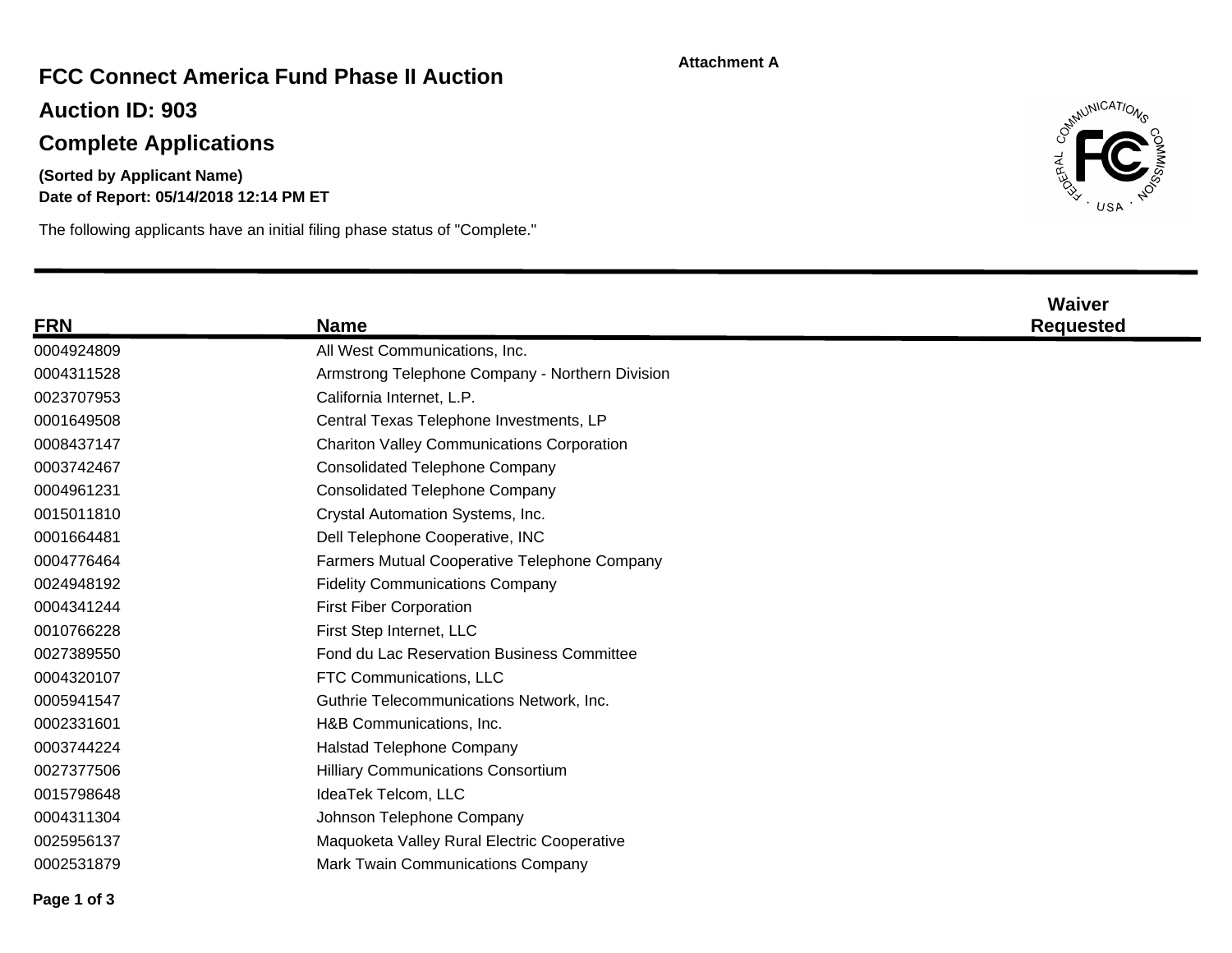#### **Attachment A**

## **FCC Connect America Fund Phase II Auction**

**Auction ID: 903**

# **Complete Applications**

### **Date of Report: 05/14/2018 12:14 PM ET (Sorted by Applicant Name)**

The following applicants have an initial filing phase status of "Complete."



| <b>FRN</b> | <b>Name</b>                                     | <b>Waiver</b><br><b>Requested</b> |
|------------|-------------------------------------------------|-----------------------------------|
| 0002594216 | Mediapolis Telephone Company                    |                                   |
| 0018603027 | <b>Mercury Wireless</b>                         |                                   |
| 0019225366 | MGW Networks, LLC                               |                                   |
| 0004350252 | Micronesian Telecommunications Corporation      |                                   |
| 0002621951 | <b>Midcontinent Communications</b>              |                                   |
| 0004362505 | Midwest Data Center, Inc.                       |                                   |
| 0003750171 | <b>MTC Communications Inc.</b>                  |                                   |
| 0002594190 | Mutual Telephone Company of Sioux Center, Iowa  |                                   |
| 0003291192 | New Cingular Wireless PCS, LLC                  |                                   |
| 0011411097 | New Windsor Cable TV, Inc.                      |                                   |
| 0002388882 | Northeast Nebraska Telephone Company            |                                   |
| 0002644953 | Paul Bunyan Rural Telephone Cooperative         |                                   |
| 0013350657 | PC Telcorp, Inc.                                |                                   |
| 0003739208 | Perry-Spencer Rural Telephone Cooperative, Inc. |                                   |
| 0003800570 | Plateau Telecommunications, Incorporated        |                                   |
| 0003742384 | Red River Rural Telephone Association           |                                   |
| 0027352251 | <b>Rural Electric Cooperative Consortium</b>    |                                   |
| 0004278420 | Santa Rosa Telephone Cooperative, Inc.          |                                   |
| 0002069862 | Scott County Telephone Cooperative, Inc.        |                                   |
| 0003742954 | Shawnee Communications, Inc.                    |                                   |
| 0008515595 | Socket Telecom LLC                              |                                   |
| 0019974385 | SyncWave, LLC                                   |                                   |
| 0003257094 | Verizon Communications Inc.                     |                                   |